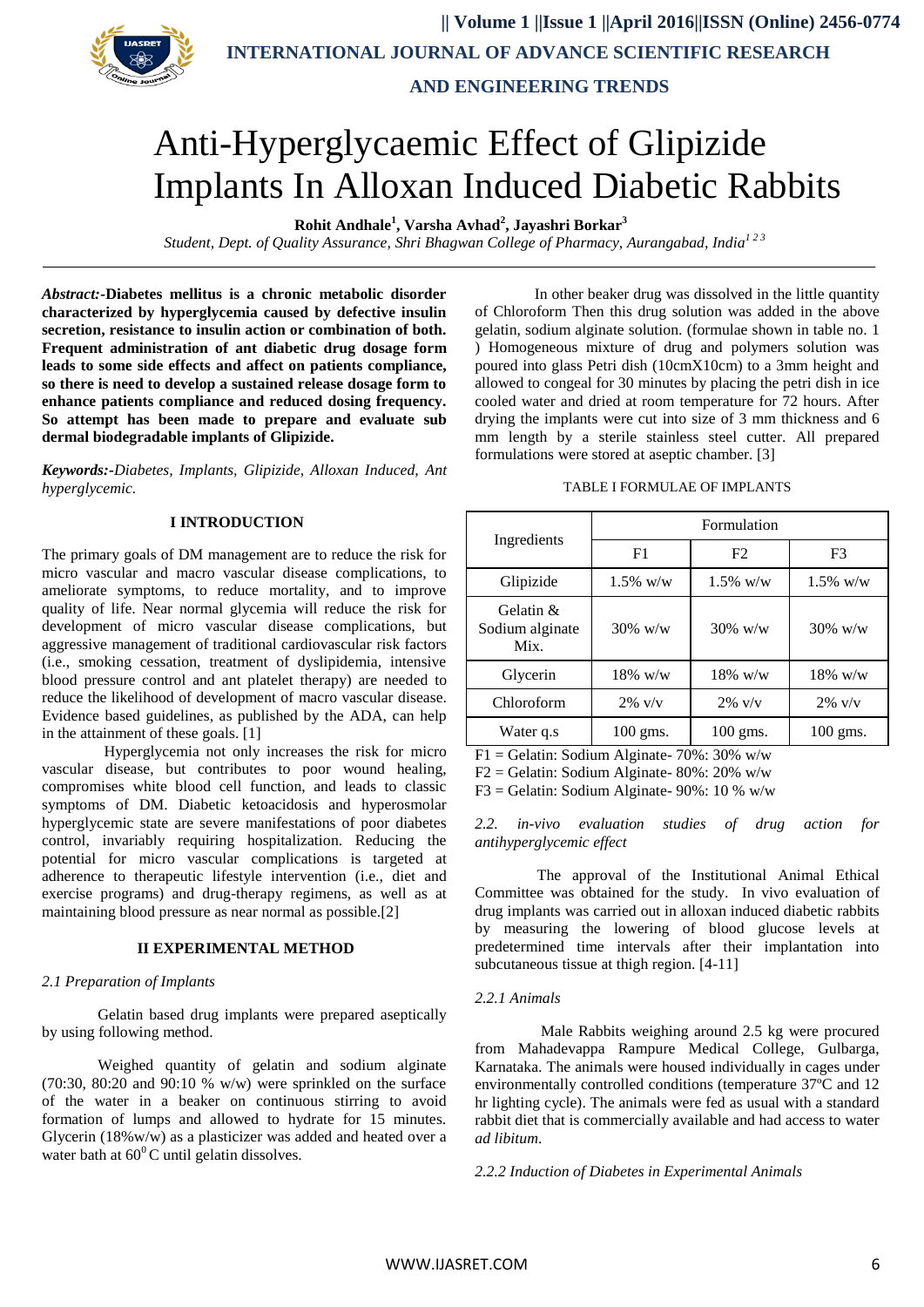

 **|| Volume 1 ||Issue 1 ||April 2016||ISSN (Online) 2456-0774 INTERNATIONAL JOURNAL OF ADVANCE SCIENTIFIC RESEARCH** 

# **AND ENGINEERING TRENDS**

 Male rabbit after fasting for 24hr prior to treatment, 140-150mg/kg of body weight alloxan monohydrate solution (3 % alloxan prepared with normal saline solution and sterilized by filtration) was injected into the marginal ear vein of rabbits, which were then kept in different cages and supplied food and drink *ad libitum*. 72 hr later, rabbits had stabilized with a blood glucose concentration above 250-280 mg/dl were used for the study.

### *2.2.3 Screening of Animals*

 Four groups of rabbits, five in each received the following treatment schedule.

Group I: Diabetic control

Group II: Glipizide Implants (1mg/kg body weight, subcutaneously)

Group III: Glipizide Implants (2mg/kg body weight, subcutaneously)

Group IV: Glipizide Implants (4mg/kg body weight, subcutaneously)

*2.2.4 Collection of Blood Samples and Blood Glucose Determination*

 Blood samples were collected from the marginal ear vein at an interval of 24 hrs (1 day) up to 12 days and were analyzed for blood glucose by GOD/POD method by using Glucose estimation kit from Span Diagnostic Ltd., Mumbai.

*2.2.5 Statistical Analysis*

All the data expressed as mean  $\pm$  SEM were evaluated by one-way analysis of variance (ANOVA). Value of  $p<0.05$ were considered as statistically significant.

# **III RESULTS AND DISCUSSION**

In this set of experiment, dose response relationship of Glipizide implants (F3) hardened with formaldehyde for 6 hr, were studied at different doses (1, 2 & 4mg/ kg body weight) in alloxan induced diabetic rabbits (R1, R2 & R3) for a period of 12 days.

 In vivo study data revealed that, in rabbits (R1) group maximum reductions in blood glucose level were observed from a period of  $3<sup>rd</sup>$  to  $5<sup>th</sup>$  day and it was found to be  $189\pm2.27$ ,  $176\pm3.31$  and  $198\pm3.14$  respectively. In rabbits (R2) group a maximum reductions in blood glucose level were observed from  $3^{\text{rd}}$  to  $7^{\text{th}}$  day, and it was found to be  $174\pm3.11$ ,  $172\pm3.45$ ,  $167 \pm 3.38$ ,  $170 \pm 3.22$  and  $173 \pm 3.70$  respectively. A maximum reduction in blood glucose level of rabbits (R3) group was observed as 174±4.42, 169±3.63, 169±4.97, 168±3.54, 163±3.56, 170±3.02 and 169±3.12 from 3<sup>rd</sup> day to 9<sup>th</sup> day respectively.

 The result showed that, Glipizide implants at a dose of 4mg/kg body weight were found to produce an optimal reduction in blood glucose level of alloxan induced diabetic rabbits group (R3).

TABLE II REDUCTION IN BLOOD GLUCOSE OF RABBITS (R1) WITH 1MG/KG BODY WEIGHT GLIPIZIDE IMPLANTS

| Time           | Reduction in blood glucose (mg/dl) of Rabbits group |      |      |      |      |                          |
|----------------|-----------------------------------------------------|------|------|------|------|--------------------------|
| (Days          | (R1)                                                |      |      |      |      |                          |
| $\mathcal{E}$  | Anim                                                | Anim | Anim | Anim | Anim | Mean                     |
|                | al 1                                                | al 2 | al 3 | al 4 | al 5 | $\pm$ SEM                |
| $\mathbf{1}$   | 240                                                 | 241  | 239  | 241  | 240  | $240 \pm 3.47$           |
| $\overline{2}$ | 206                                                 | 204  | 205  | 205  | 206  | $205 \pm 2.91$           |
| 3              | 190                                                 | 189  | 187  | 190  | 190  | 189±2.27<br>$\ast$       |
| $\overline{4}$ | 176                                                 | 177  | 176  | 178  | 174  | $176 \pm 3.31$<br>$\ast$ |
| 5              | 198                                                 | 198  | 199  | 197  | 199  | 198±3.14<br>*            |
| 6              | 214                                                 | 216  | 213  | 215  | 214  | $214 + 4.87$             |
| 7              | 241                                                 | 243  | 240  | 242  | 241  | $241 \pm 3.93$           |
| 8              | 240                                                 | 241  | 239  | 241  | 241  | $240 \pm 3.87$           |
| 9              | 249                                                 | 249  | 249  | 250  | 250  | 249±3.21                 |
| 10             | 254                                                 | 255  | 257  | 256  | 255  | $255 \pm 3.46$           |
| 11             | 258                                                 | 257  | 259  | 256  | 257  | $257 + 4.57$             |
| 12             | 261                                                 | 262  | 261  | 262  | 261  | $261 \pm 4.32$           |

TABLE III REDUCTION IN BLOOD GLUCOSE OF RABBITS (R2) WITH 2MG/KG BODY WEIGHT GLIPIZIDE IMPLANTS

| Tim<br>e       | uction in blood glucose (mg/dl) of Rabbits<br>group $(R2)$ |              |              |              |              |                   |  |
|----------------|------------------------------------------------------------|--------------|--------------|--------------|--------------|-------------------|--|
| (Da<br>ys)     | Animal<br>1                                                | Anim<br>al 2 | Anim<br>al 3 | Anim<br>al 4 | Anim<br>al 5 | Mean<br>$\pm$ SEM |  |
| 1              | 240                                                        | 242          | 241          | 243          | 241          | $241 \pm 3.65$    |  |
| $\overline{2}$ | 201                                                        | 198          | 199          | 198          | 200          | $199 \pm 2.34$    |  |
| 3              | 174                                                        | 175          | 173          | 174          | 176          | $174 \pm 3.11*$   |  |
| 4              | 171                                                        | 173          | 171          | 173          | 174          | $172 \pm 3.45*$   |  |
| 5              | 166                                                        | 168          | 167          | 167          | 169          | $167 \pm 3.38*$   |  |
| 6              | 169                                                        | 171          | 170          | 170          | 172          | $170 \pm 3.22*$   |  |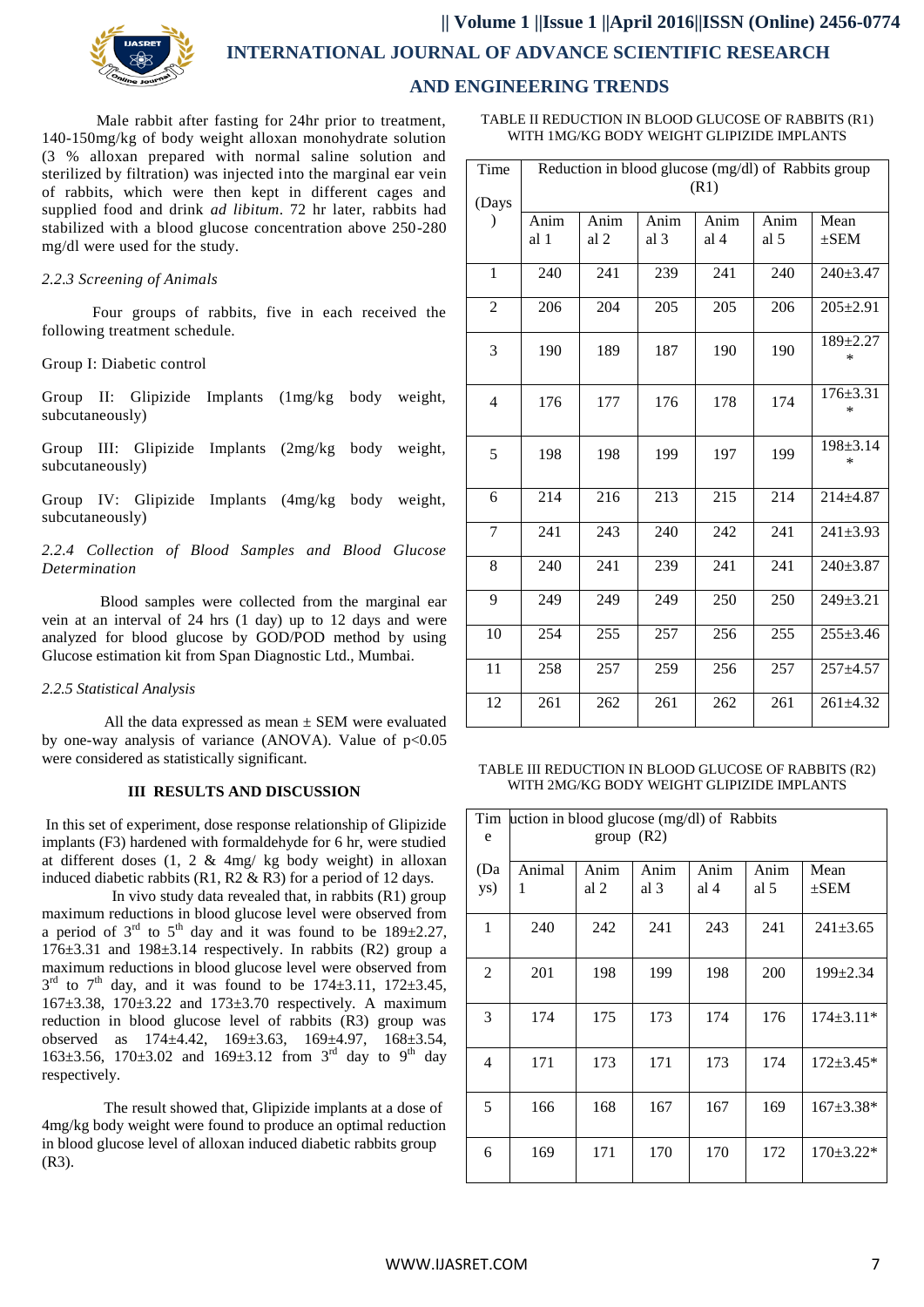

# **|| Volume 1 ||Issue 1 ||April 2016||ISSN (Online) 2456-0774**

# **INTERNATIONAL JOURNAL OF ADVANCE SCIENTIFIC RESEARCH**

# **AND ENGINEERING TRENDS**

| 7  | 173 | 175 | 172 | 173 | 174 | $173 \pm 3.70*$ |
|----|-----|-----|-----|-----|-----|-----------------|
| 8  | 215 | 213 | 216 | 214 | 214 | $214 \pm 4.38$  |
| 9  | 229 | 227 | 230 | 231 | 230 | $229+4.31$      |
| 10 | 244 | 242 | 245 | 247 | 245 | $244+4.73$      |
| 11 | 252 | 253 | 254 | 253 | 255 | $253 \pm 4.64$  |
| 12 | 261 | 263 | 261 | 263 | 261 | $261 \pm 4.73$  |

#### TABLE IV REDUCTION IN BLOOD GLUCOSE OF RABBITS (R3) WITH 4MG/KG BODY WEIGHT GLIPIZIDE IMPLANTS

| Time           | Reduction in blood glucose (mg/dl) of Rabbits group |              |              |              |              |                       |
|----------------|-----------------------------------------------------|--------------|--------------|--------------|--------------|-----------------------|
| (Days          | (R3)                                                |              |              |              |              |                       |
| $\mathcal{E}$  | Anim<br>al 1                                        | Anim<br>al 2 | Anim<br>al 3 | Anim<br>al 4 | Anim<br>al 5 | Mean<br>$\pm$ SEM     |
| $\mathbf{1}$   | 241                                                 | 239          | 241          | 240          | 240          | $207 \pm 3.$<br>49    |
| $\overline{2}$ | 207                                                 | 209          | 207          | 206          | 208          | $174 + 4.$<br>$42*$   |
| 3              | 172                                                 | 174          | 174          | 175          | 177          | $169 \pm 3.$<br>$63*$ |
| $\overline{4}$ | 168                                                 | 170          | 169          | 169          | 171          | 169±4.<br>97*         |
| 5              | 169                                                 | 170          | 171          | 168          | 169          | $168 + 3.$<br>54*     |
| 6              | 169                                                 | 168          | 170          | 168          | 167          | $163 \pm 3.$<br>56*   |
| $\tau$         | 163                                                 | 162          | 164          | 163          | 165          | $170 \pm 3.$<br>$02*$ |
| 8              | 169                                                 | 170          | 170          | 171          | 172          | $169 \pm 3.$<br>$12*$ |
| 9              | 168                                                 | 169          | 169          | 170          | 171          | $215+4.$<br>71        |
| 10             | 215                                                 | 217          | 215          | 214          | 216          | $243 + 4.$<br>35      |
| 11             | 244                                                 | 243          | 241          | 244          | 245          | $257 + 4.$<br>62      |
| 12             | 257                                                 | 256          | 258          | 257          | 259          |                       |

TABLE V DOSE RESPONSE RELATIONSHIP OF GLIPIZIDE IMPLANTS IN ALLOXAN INDUCED DIABETICS RABBITS

| Time                     | Reduction in blood glucose level (mg/dl) (mean±SEM)<br>$(n=5)$ |                                 |                                   |                                   |  |  |  |
|--------------------------|----------------------------------------------------------------|---------------------------------|-----------------------------------|-----------------------------------|--|--|--|
| (Days                    | Diabetic<br>control                                            | (R1)<br>1mg/kg b.w<br>Glipizide | (R2)<br>$2mg/kg$ b.w<br>Glipizide | (R3)<br>$4mg/kg$ b.w<br>Glipizide |  |  |  |
| 1                        | $264 + 4.38$                                                   | $240+3.47$                      | $241 + 3.65$                      | $240 \pm 3.48$                    |  |  |  |
| $\overline{2}$           | $265 + 3.90$                                                   | $205+2.91$                      | $199 + 2.34$                      | $207 + 3.49$                      |  |  |  |
| 3                        | $261 + 4.12$                                                   | $189 + 2.27*$                   | $174 + 3.11*$                     | 174±4.42*                         |  |  |  |
| $\overline{\mathcal{L}}$ | $262 + 4.46$                                                   | $176 + 3.31*$                   | $172 + 3.45*$                     | $169 + 3.63*$                     |  |  |  |
| 5                        | $258 + 3.57$                                                   | $198 + 3.14*$                   | $167 \pm 3.38*$                   | $169 + 4.97*$                     |  |  |  |
| 6                        | $262+3.83$                                                     | $214 + 4.87$                    | $170 + 3.22*$                     | 168±3.54*                         |  |  |  |
| 7                        | $264 + 3.21$                                                   | $241 + 3.93$                    | $173 + 3.70*$                     | $163 + 3.56*$                     |  |  |  |
| 8                        | $260+3.54$                                                     | $240+3.87$                      | $214 + 4.38$                      | $170 \pm 3.02*$                   |  |  |  |
| 9                        | $261 + 4.34$                                                   | $249 + 3.21$                    | $229 + 4.31$                      | $169 + 3.12*$                     |  |  |  |
| 10                       | $259 \pm 3.18$                                                 | $255+3.46$                      | 244±4.73                          | $215 + 4.71$                      |  |  |  |
| 11                       | $258 + 3.91$                                                   | $257 + 4.57$                    | $253 + 4.64$                      | 243±4.35                          |  |  |  |
| 12                       | $258 + 3.78$                                                   | $261 + 4.32$                    | $261 + 4.73$                      | $257 + 4.62$                      |  |  |  |

A 25% reduction in blood glucose level is considered as a significant ant hyperglycemic effect. The ant hyperglycemic effect was maintained from  $3<sup>rd</sup>$  to  $9<sup>th</sup>$  days. (results tabulated in table no. 5)

 The sustained ant hyperglycemic effect observed over longer periods, due to the slow release and absorption of Glipizide over longer periods of time.

#### **IV CONCLUSION**

In vivo studies of Ant hyperglycemic effect in alloxan induced diabetic rabbits were revealed Glipizide implants produced an optimal percentage reduction in blood glucose levels of rabbits group (R3) at dose of 4mg/kg body weight.

 Use of biodegradable polymers in implantable dosage forms has added advantage for prolonged therapeutic activity. In the present investigation gelatin and sodium alginate were used for formulation of drug implants and to sustain the drug release for prolonged period of time by cross linking with formaldehyde. Glipizide drug implants can be used as ant hyperglycemic dosage forms for the treatment of diabetes mellitus. As they meet the criteria such as improved therapeutic outcome and minimum incidence of adverse effects